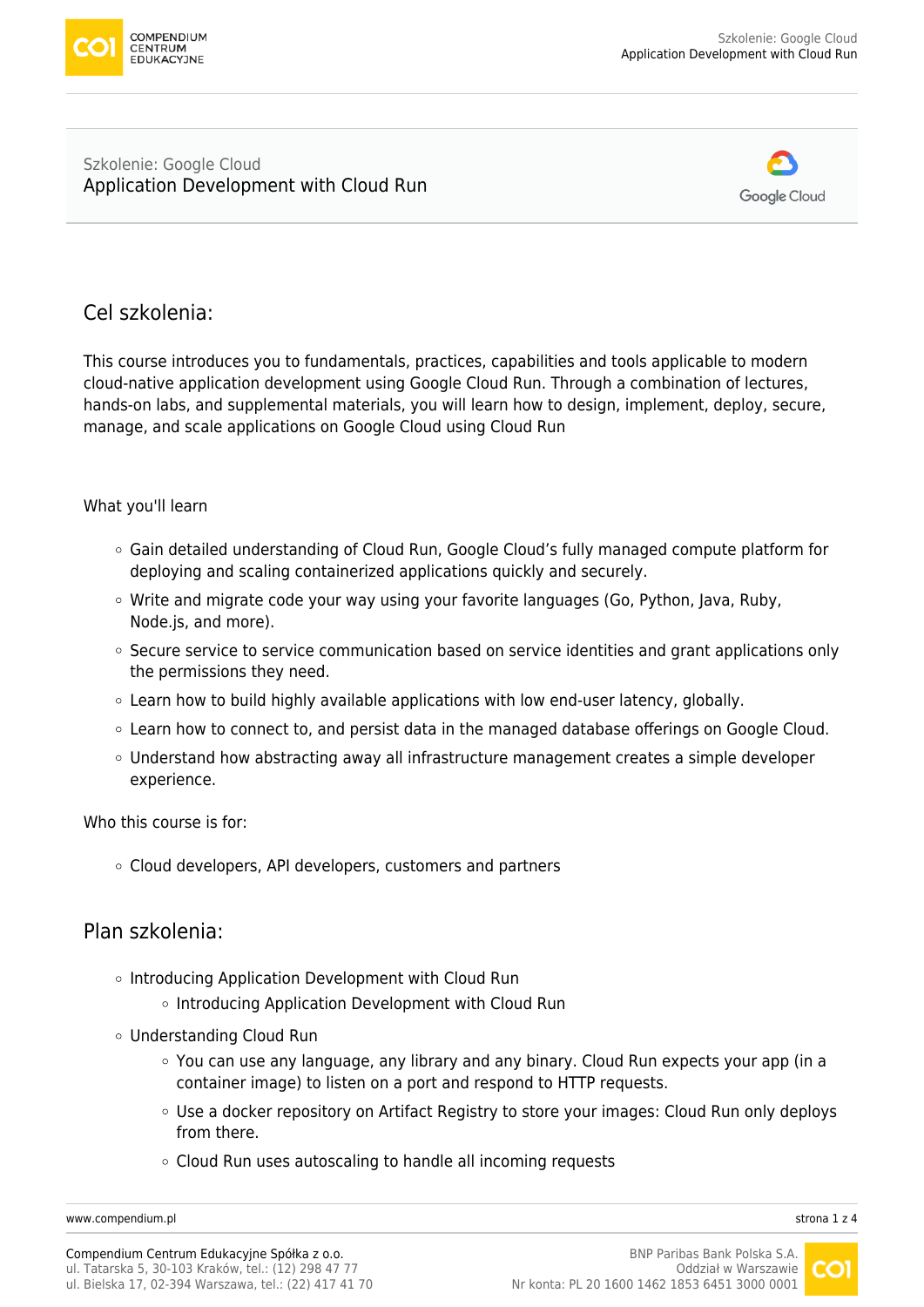

- Pay for use pricing model
- No background tasks: Container lifetime is only guaranteed while handling requests
- There is no persistent storage: Store data downstream
- Cloud Run is portable (containers and Knative)
- Building Container Images
	- The contents of a container image (deep dive)
	- There are two ways to build container images Buildpacks (hands-off) Docker (you're in control)
	- Cloud Run supports both source-based and a container image based workflow
	- The most important considerations of building a secure container image
- Building Container Images
	- Container lifecycle Idle vs serving Shutdown lifecycle hook
	- Cold starts Min instances
	- Container readiness
	- The service resource and what it describes
	- Configuring memory limits and CPU allocation
	- $\circ$  Deploying a new revision
	- Traffic steering (tagging, gradual rollouts)
- Configuring Service Identity and Authorization
	- Cloud IAM
	- Cloud Run
- Serving Requests
	- Custom Domains
	- Global Load Balancer URL Map Frontend Backend services
	- o Benefits and drawbacks of GLB over custom domain
	- Types of GLB Backends
	- Multi-region load balancing
	- Multi-regional applications challenges
	- Cloud CDN
- Using Inbound and Outbound Access Control
	- o Ingress settings
	- Cloud Armor
	- Using Cloud IAM to protect services
	- VPC, VPC Access Connector
	- Egress settings
- Persisting Data
	- Understanding why you need to store data externally when running a workload on Cloud

[www.compendium.pl](https://www.compendium.pl/) strona 2 z 4

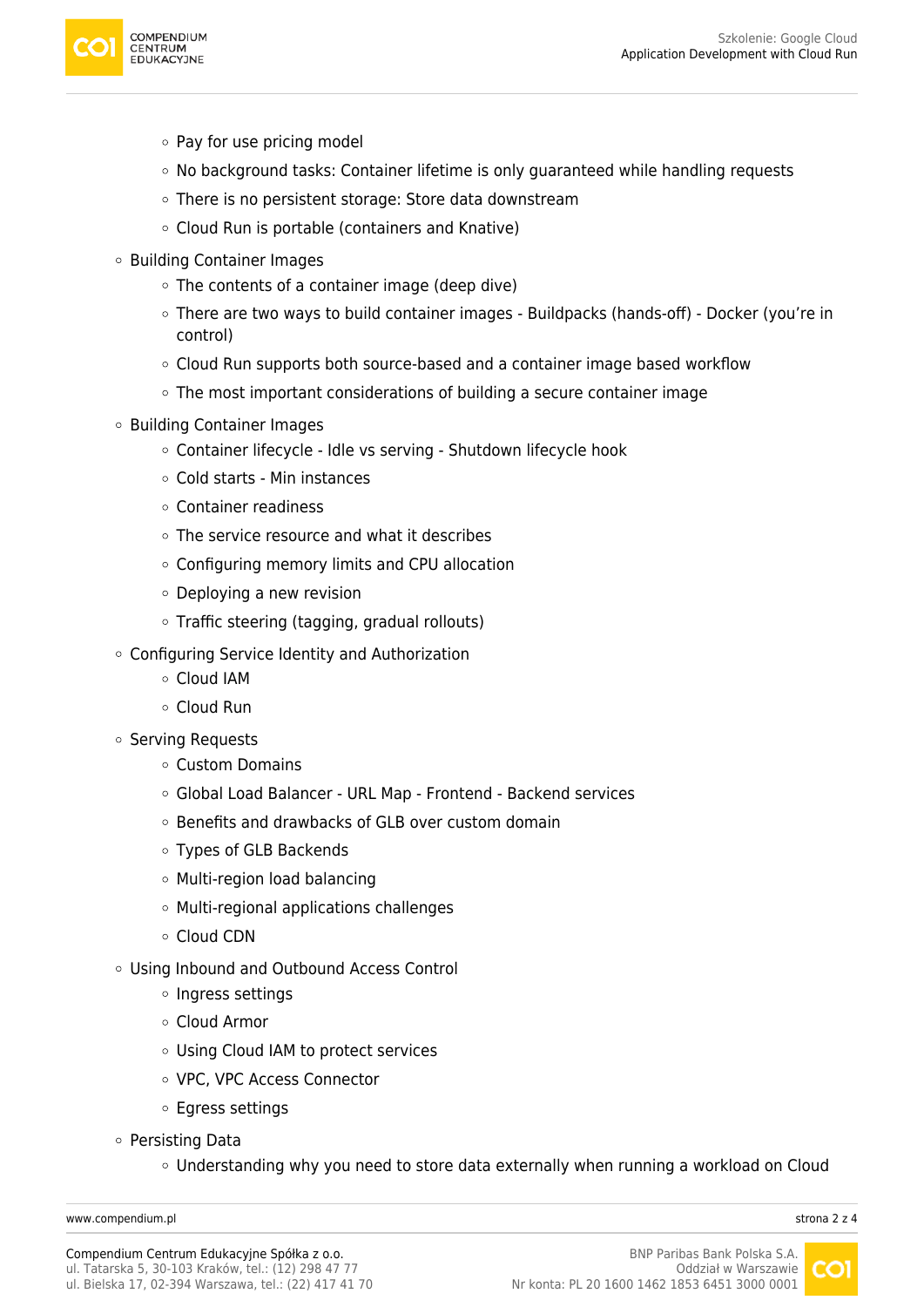

Run.

- Connect with Cloud SQL from Cloud Run Understand how it works (managed Cloud SQL Proxy)
- $\circ$  Managing concurrency as a way to safeguard performance (understand why and when)
- Connecting with Memorystore
- VPC Connector Challenges with scaling Memorystore (throughput)
- Briefly introduce Cloud Storage, Firestore and Cloud Spanner, while reinforcing how the client libraries use the built-in service account to connect
- Multi-region data storage (and what Spanner and Firestore can do for you)
- o Implementing Service-to-Service Communication
	- Understanding Cloud Pub/Sub Understanding topics, push subscriptions
	- $\circ$  -Idempotency (Handling retries and at-least-once invocation)
	- Event ID, design for resume, or use a lease
	- $\circ$  Handling undeliverable messages
	- How to asynchronously schedule a background task on a different service
	- Cloud Tasks, and when to choose it over Cloud Pub/Sub
	- Benefits of using Pub/Sub to pass messages over making sync RPC requests
	- Learn about services in Google Cloud with a built-in integration to push events to Pub/Sub (Cloud Build, Artifact Registry, Cloud Storage, IOT Core, BigQuery)
	- Cloud Scheduler to invoke services on a schedule.
	- CloudEvents
	- EventArc, and how to consume Audit logs
	- What to expect now, and how EventArc will develop over time
- Orchestrating and Automating Serverless Workflows
	- Conceptual overview of Cloud Workflows
	- $\circ$  Invoking and passing parameters
	- Understand steps and jumps
	- $\circ$  Defining, using and passing values with variables
	- Using the switch statement to add logic
	- Workflow visualization
	- Calling HTTPS endpoints
	- Calling an authenticated Cloud Run service
	- Example: polling API for completion

# Wymagania:

Familiarity with Linux commands and command line interface.

[www.compendium.pl](https://www.compendium.pl/) strona 3 z 4